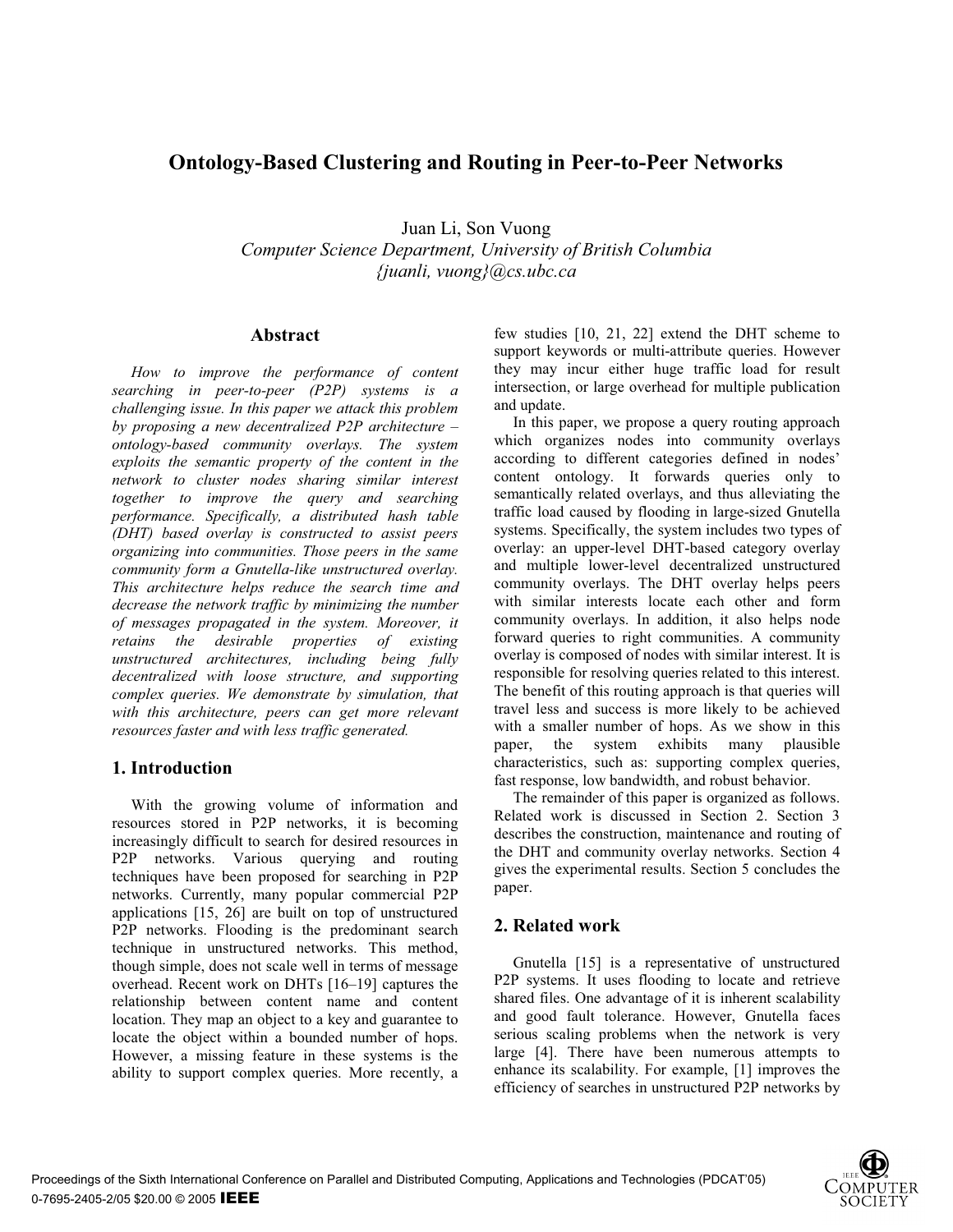topology adaptation, replication, and flow control. Yang and Garcia-Molina [2] present several strategies, such as iterative deepening and the DBF algorithm to reduce the overhead of searching. Another algorithm, called probabilistic flooding [3], has been modeled using percolation theory. Random Walks [14, 20] are an alternative to flooding for unstructured searches. They usually utilize previous experience to help forward the query. They can reduce the amount of network traffic, but it is at the cost of query latency. In addition, they are effective in locating popular content, but perform poorly for more rare content.

Recently, hierarchical super-peer systems [13] have been proposed to improve search efficiency. They utilize the heterogeneity existing in P2P networks and adopt hierarchy in the form of Ultrapeers (Gnutella [15]) or Super-nodes (FastTrack [12]). These powerful nodes maintain the indices for other nodes, therefore searching can be carried out only among these more powerful ones. The introduction of a new level of hierarchy in the system increases the scale and speed of a query lookup.

DHTs [16–19] have received a lot of attention in the last few years. They map a content identifier to a key, and guarantee that content can be located within a bounded number of hops. These systems have been shown to be scalable and efficient. However, a missing feature is keyword searching and support for more advanced queries. Another hurdle to DHT deployment is their tight control of both data placement and network topology, which makes them more sensitive to failures and "churn".

More recently, A few studies extend the DHTs to address the problems mentioned above. In [21], DHTs have been proposed to implement multiple-keyword searching. The idea is to map each keyword to a key and publish links to objects based on these keys. A query with multiple keywords has to lookup each keyword and returns the intersection. All related peers have to exchange large amounts of data to get the intersection. Systems like [23] try to avoid this multiple lookup and intersection by storing a complete keyword list on each node. However, this may incur a huge overhead on publishing and storing the keywords. Skipnet [9] provides range queries and data placement flexibility on top of DHTs, but it requires many pointers, thereby increasing the maintenance traffic. And it cannot guarantee system-wide load balancing.

Semantic Web [5] attempts to define the metadata information model for the World Wide Web to aid in information retrieval and aggregation. It provides general languages for describing any metadata. Currently, many P2P applications [6, 7, 8] have leveraged semantic web technologies to add semantics to P2P systems, and thus improving the effectiveness of content and query representation, and the efficiency of content searching.

## **3. Framework**

This section gives a detailed explanation of the system architecture. Particularly, it explains how to cluster nodes, how to create, maintain and search the community overlays.

## **3.1. Clustering policies**

To create peer communities, we need a clustering policy to cluster peers. Since a peer's interests can be represented by its local data, data ontology properties can be used to classify peers. Ontology is defined as "a formal, explicit specification of a shared conceptualization", which can refer to the shared understanding of some domains of interests. The criteria of ontology classification can be very flexible. For example, it can be a global taxonomy like domains defined in Yahoo [24] and DMOZ [25]. Or it can be general ontology formalizing notions such as processes and events, time and space, physical objects, and so on. We can assume taxonomy is defined in the data ontology and each data item can be classified into one type. Also, we assume queries can be classified with the same policy.

#### **3.2. Community construction**

After the clustering policies have been determined, the system can cluster peers according to it and create peer communities. This section explains how to construct community networks in detail.



Figure 1. System architecture

As shown in Fig. 1, the system consists of two kinds of logical overlays: one DHT overlay and multiple community overlays. The function of DHT overlay is

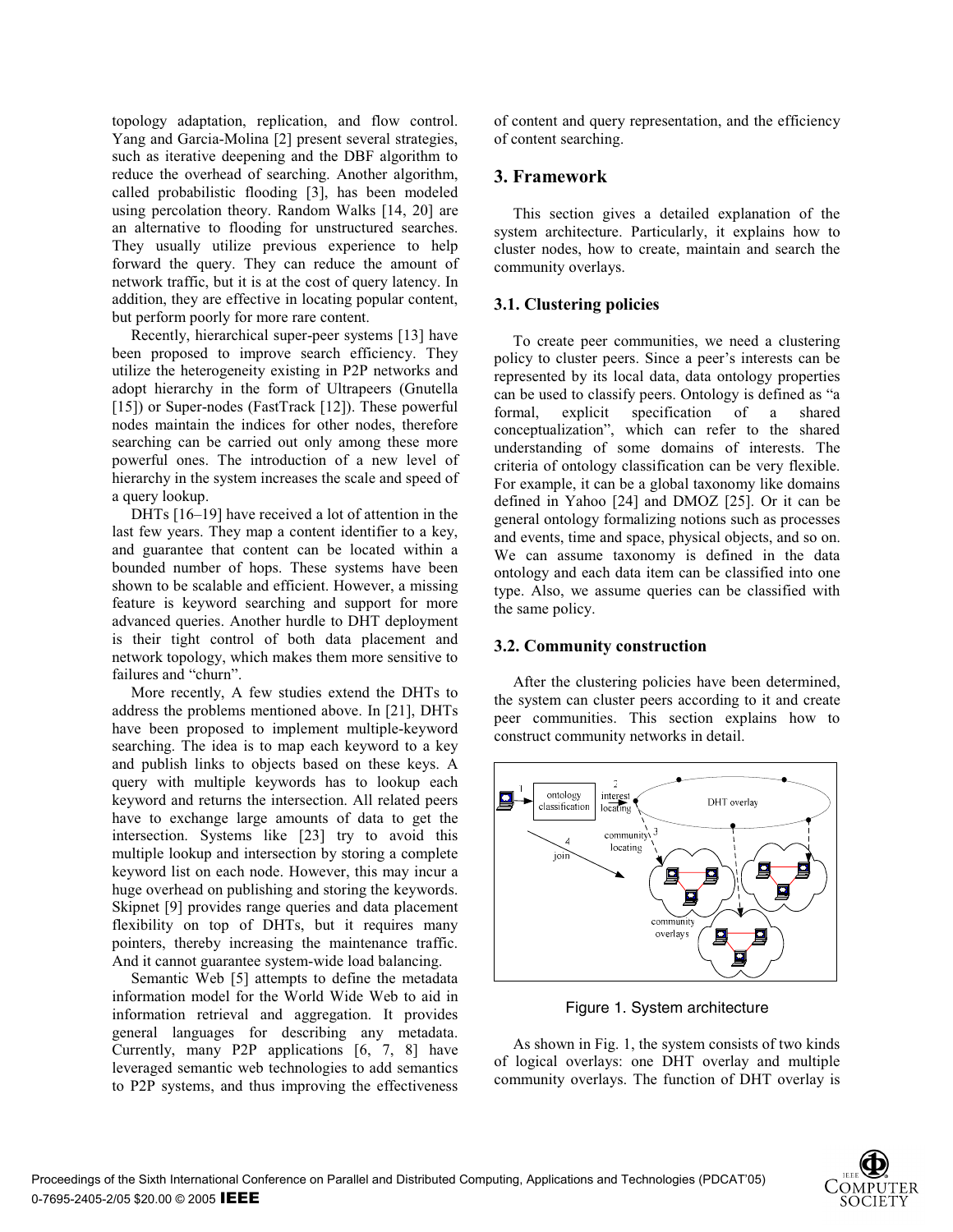to assist the construction of community overlays. Nodes in the DHT overlay are also user nodes that are stable and have good Internet connectivity compared with the rest nodes. Excluding ephemeral nodes from the DHT overlay avoids unnecessary maintenance cost. A node joins the DHT overlay only when three conditions are satisfied: (1) The node satisfies the capacity requirements, i.e., it is powerful. (2) It is stable for a threshold time. (3) The load inside the DHT overlay is high. Only all these three conditions are satisfied, can a node join the DHT overlay to take over some load.

In this paper we use Chord [18] to implement the DHT overlay. Nodes are organized into a ring topology corresponding to an ID space ranging from 0 to  $2^m-1$ , where m can be set according to the network size. Each node is assigned an ID drawn from this ID space, and is responsible for the key range between its ID and the ID of the previous node on the ring. When a new node joins the system, it first classifies its data, and then registers its major interests to the DHT overlay. Specifically, an interest of the joining node is hashed into a key in the ID space. The node in the DHT overlay, whose ID immediately follows the interest's key is responsible for that interest, and is called the access point of that interest. From the access point, the new node would know other existing nodes sharing the same interest. Then this new node contacts some of these existing nodes and joins their communities. In this way, nodes always connect to other nodes sharing common interests, and thus they can form a community overlay. Chord on average routes a message to its destination in O(logM) hops, where M is the number of nodes in the Chord overlay. In our system, M is much less than N, the total number of nodes in the system. Therefore, it should be very fast to locate an interest in the DHT overlay. Fig. 1 shows how a new node finds its interested community and joins to that community overlay. Note: a node can join several community overlays at the same time.

# **3.3. Query routing**

Since peers with similar interests are in the same community overlay, we can expect that most queries would be satisfied within the local community. When a node initiates a query request, the request is propagated from that node to the whole community. Various strategies can be used for request forwarding inside the community overlay. For example, if controlled flooding such as the Gnutella searching protocol is used, the query is forwarded on to neighbors until the time-to-live (TTL) value reaches zero. We do not focus on how queries are routed within a community overlay, since it has been well studied in many literatures.

It is possible, though infrequent, nodes may want to search content in different categories. To resolve these query requests, communities which are in charge of the related interests have to be located first. Then queries can be forwarded to these communities and be answered by nodes there. The DHT overlay facilitates query forwarding among communities, just as it helps nodes join their interested communities. After the category of the query has been determined, the community in charge can be found by checking the category in the DHT overlay. Then the request is forwarded to entry nodes of the related community overlay, and is propagated in that overlay. To alleviate the lookup overhead on the DHT overlay, node will first check its own local host cache to see whether it has cached entry nodes falling into the target community. Moreover, it can also query neighboring nodes on their local host caches. Only after all these attempts fail, will the lookup request for entry nodes of a community be forwarded to DHT overlay network.

# **3.4. Overlay maintenance**

It is necessary to maintain the DHT and community overlays to ensure that they remain working as nodes update their interests, join and leave the network. The DHT overlay uses its corresponding DHT membership protocol to maintain the overlay topology, for example Chord [18] or Pastry [17] protocol may be used. The load of DHT overlay comes from peers' register, update and lookup operations. To control the overhead, the update period can be adaptively adjusted. Both the register and update messages are lightweight: basically only the key of the interest and the IP address of the peer need to be recorded. Besides, only the most representative interests, usually only a few, are registered for each peer. To reduce the lookup overhead, nodes will check their own cache and their neighbors' caches first, before they lookup the DHT overlay network.

Nodes in the community overlay form an unstructured P2P network. The maintenance of the unstructured network like Gnutella is simple and lightweight. As mentioned, a new node joins the community overlay by connecting some entry nodes obtained from the DHT overlay. Inside the community overlay, nodes use Ping and Pong protocol to update neighbor table. In addition, nodes need to detect failures and repair faulty neighbors. The simplest approach to detect failures is to periodically send a hello message to every node in its neighbor table. Since its neighbors do the same, each node should receive a message from each neighbor in each period. If it does not receive this message, it probes the node and if the node does not reply it marks it faulty.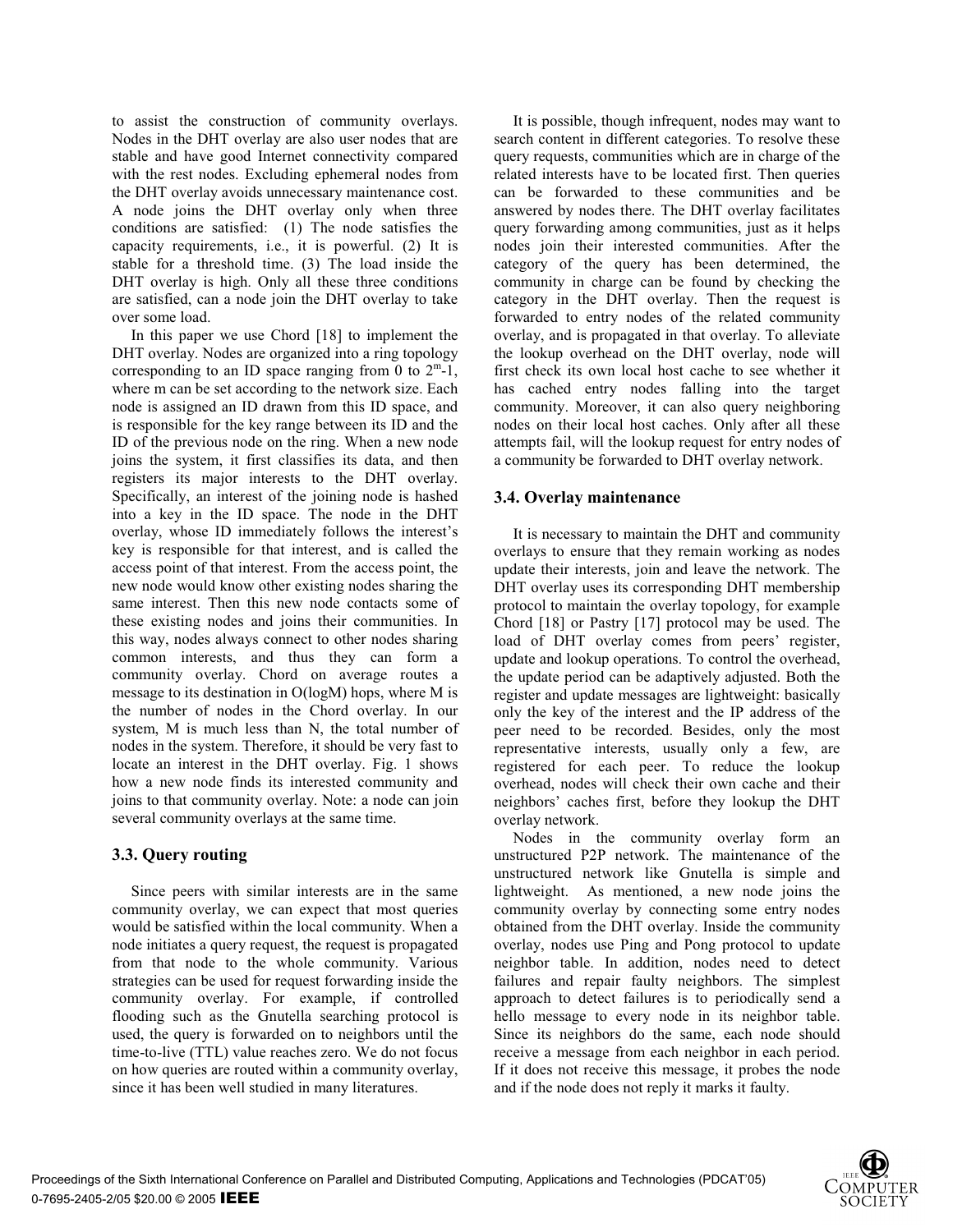#### **4. Experiment**

We performed extensive simulations to evaluate the performance of the routing scheme. In this section, we first describe our simulation methodology, and then present results for different simulation scenarios.

The topology of the network defines the number of nodes and how they are connected. In our model, we used BRITE [11], a well-known topology generator to create two kinds of network topologies: the random graph and the power-law graph. The network is created by adding nodes one by one. And the performance test starts after all nodes have joined the network. The resource set includes 50,000 resources, and falling into 500 categories. We model the location of these resources using two distributions: the uniform distribution and a 70/30 biased distribution. Requesters are randomly chosen from the network. The dynamic network behaviors are simulated as this: in every unit simulation time, an active node has a 20% possibility to create a query, 1% possibility to update its resources, and 1% possibility to leave the system. Also, the same numbers of offline nodes join the system, and they start functioning without any prior knowledge. Our evaluation metrics are: (1) the recall rate which is defined as the number of results returned divided by the number of results actually available in the network; (2) the number of messages to forward queries; (3) the number of hops to resolve a query.

In the following experiments, we use Gnutella protocol as our intra-community searching protocol. To make comparisons we simulate our communitybased searching scheme in conjunction with flat Gnutella searching.







Figure 3. Message overhead versus network size

Fig. 2 and Fig. 3 compare the two routing strategies in terms of query recall rate and query message consumption. The network size increases from 1000 to

10000 and the TTL value is set 5. As expected, our community routing outperforms Gnutella routing on both metrics. In Fig. 2, Gnutella's recall rate decreases substantially as the network size increases, but our community routing is not directly affected by the network size. We can see that our routing scheme achieves a high recall rate even when the network size is very large. Fig 3 shows that our community routing sends significantly fewer messages than Gnutella does, to resolve a query, i.e., our system accrues lower costs. This is because, when given a request, the community routing can select a small number of overlay networks whose nodes have a higher number of hits. Nodes that have few results for this query will not receive it. Therefore, the searching space is reduced and queries get more results with certain TTL.



Figure 4. Recall rate versus TTL



Figure 5. Effect of cache

Figure 4 illustrates the relationship of the query recall rate with the query TTL. The network size is 8000 in this experiment. Under the same TTL value, our community routing can achieve higher recall rate compared with Gnutella. We can see, in our system, a recall rate near 100 percent can be achieved with a very small TTL value. Figure 5 depicts the effect of using cache in the routing process. It is clear that using cache improves the searching performance by decreasing the message overhead.

## **5. Conclusion**

As more and more resources appear in P2P networks, there is an increasing need to find an effective and efficient way to discover and query these resources. In this paper, we've presented an ontologybased community routing architecture to optimize search in P2P networks. This architecture integrates the advantage of both structured and unstructured P2P systems. It adopts a decentralized technique for